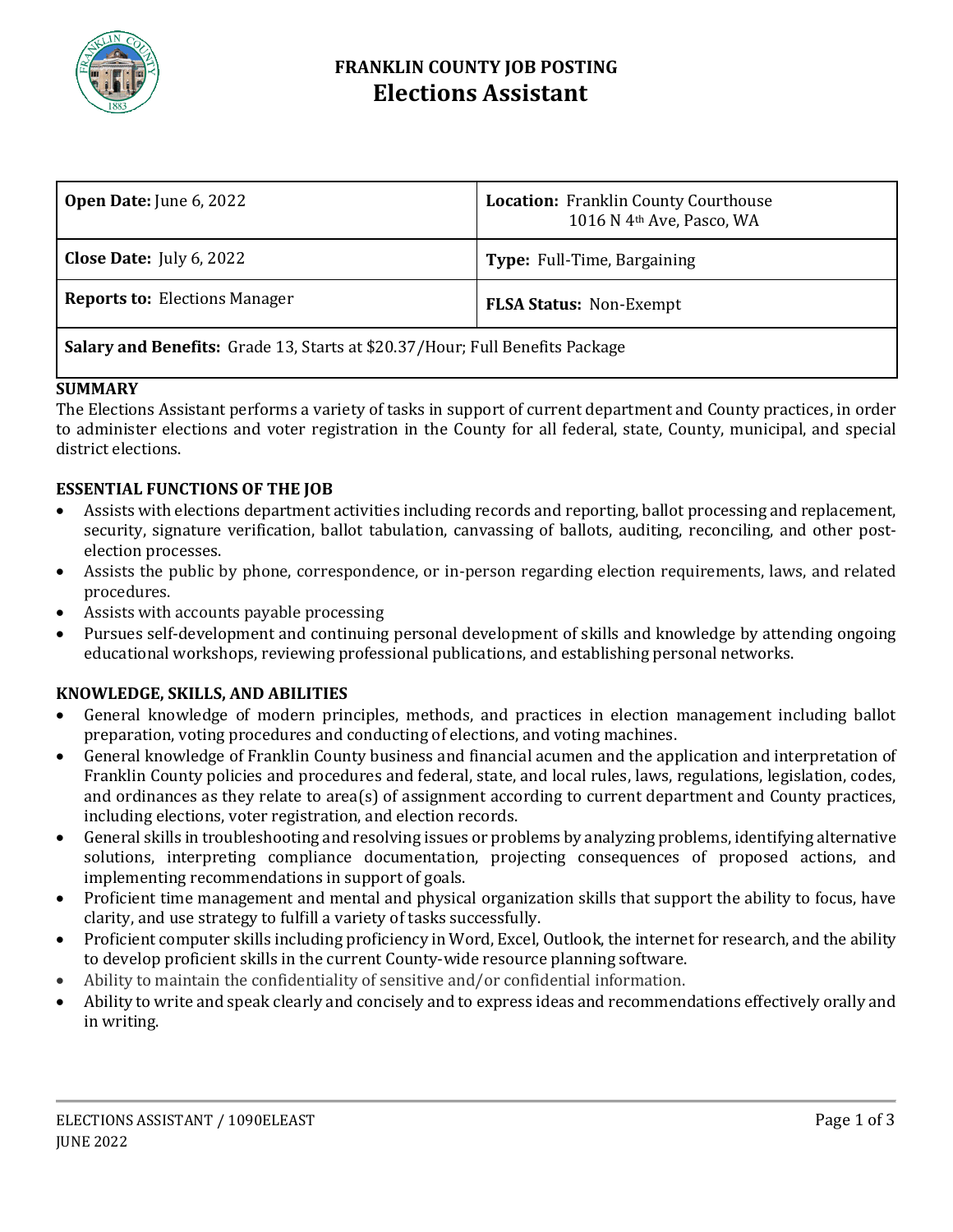# **FRANKLIN COUNTY JOB POSTING Elections Assistant**

• Ability and willingness to establish and maintain communication and working relationships with peers, representatives from other agencies, vendors, public officials, and the general public using courtesy, tact, and good judgment.

#### **WORK ENVIRONMENT**

The work environment characteristics described here are representative of those an employee encounters while performing the essential functions of this job. Reasonable accommodations may be made to enable individuals with disabilities to perform the essential functions.

- Work may be performed in the following environmental conditions:
	- o frequently: in an office environment, in outdoor weather conditions, and near dirt, dust, and shavings, and
	- o occasionally: near moving mechanical parts.
- The noise level in the general work environment is usually moderate like a standard business office.

#### **SPECIAL CONSIDERATIONS**

- Required to work nights, weekends, or holidays as needed in order to meet deadlines, especially during election season.
- Required to travel regularly within the local community during elections to ballot boxes located throughout Franklin County and occasionally required to travel to training, and conferences.

#### **PHYSICAL DEMANDS**

The physical demands described here are representative of those that must be met by an employee to successfully perform the essential functions of this job. Reasonable accommodations may be made to enable individuals with disabilities to perform the essential functions.

- The person in this position must be able to
- spend the following amount of time in an activity:
	- o constantly: talk or hear, use hands and/or fingers to handle, feel, or operate equipment or tools, and reach with hands and arms, and
	- $\circ$  frequently: stand, walk, or sit for extended periods, climb, pull, push or balance, and stoop, kneel, crouch, or crawl, and
	- o occasionally: taste or smell and work in cramped or confined space.
- carry or transport up to 50 pounds occasionally.
- have the following vision abilities: close vision (less than 1 inch to 20 inches or more).

#### **QUALIFICATIONS**

REQUIRED EDUCATION AND EXPERIENCE

- High School Diploma, OR G.E.D.
- Two years customer service experience in a high transaction environment.

OR

• Any combination of education and experience which would provide the applicant with the desired knowledge, skills, and abilities required to perform the job.

#### PREFERRED EDUCATION AND EXPERIENCE

- Associate's Degree
- Ability to speak, read, and write Spanish